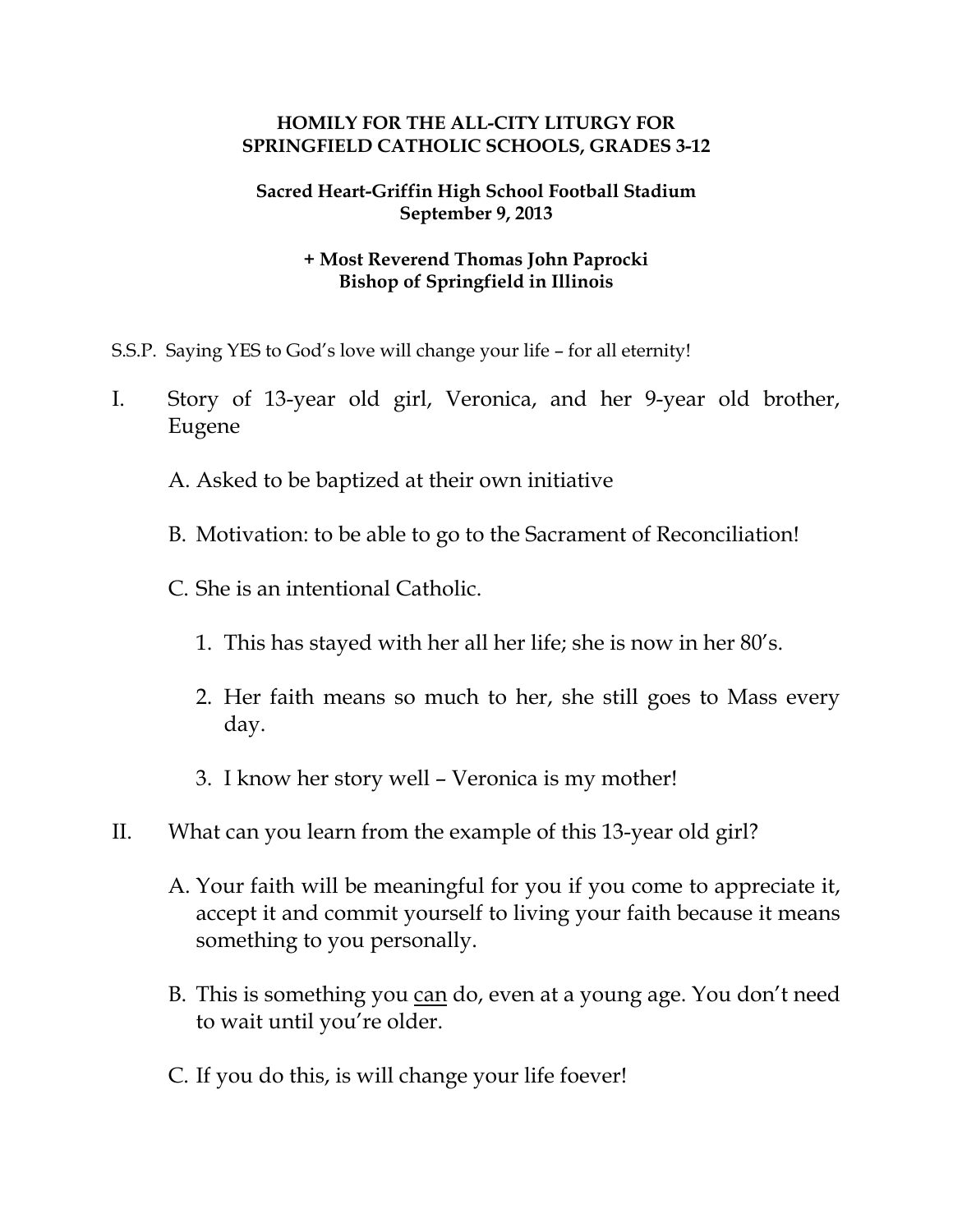- III. So the question is: what does your Catholic faith mean to you?
	- A. Another way of asking the question: do you believe that God loves you?
		- 1. In our minds, we may say yes, but in our hearts, we have doubts.
		- 2. Test those doubts by asking: do you love yourself?
	- B. My guess is that many people have a hard time loving themselves.
		- 1. Sure, many people are selfish, only wanting to please themselves.
		- 2. But selfishness is not the same as loving yourself. In fact some people are selfish because they are dissatisfied with themselves, feeling they are not smart enough, not athletic enough, not talented enough, not attractive enough.
		- 3. We wonder: if I don't even love myself, how could God possible love me?
	- C. The key, then, to our faith is to believe that God truly loves us, even with our faults and imperfections.
- IV. Practicing our faith is simply responding to God's love.
	- A. Too often we think of religion as a set of rules that say NO.
	- B. True faith is saying YES to God's love.
	- C. When we say YES to love, it changes our lives.
		- 1. When a couple gets married, they say YES to each other.
		- 2. This YES has implications, that often mean saying NO to other desires.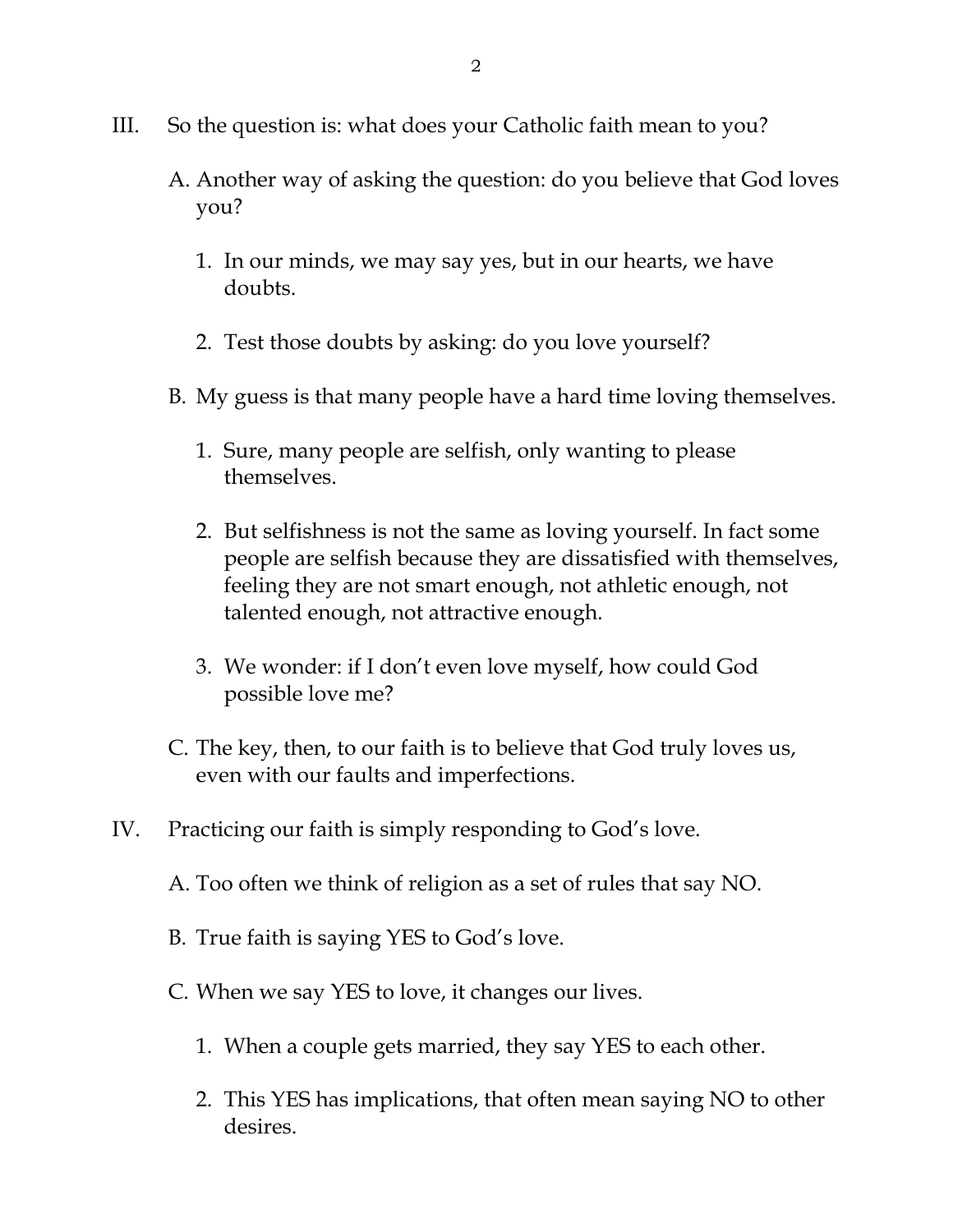- 3. This YES means that we will study and learn more about our faith – that is the main reason why you are attending a Catholic school!
- 4. This YES means that we will serve others in need out of love for them.
- V. Our ultimate goal is to get to heaven, to share in God's love forever.
	- A. Christ gave us the Church to help us to attain that goal through the sacraments, such as the Eucharist that we are about to receive in this Mass.
	- B. But this goal is not just for ourselves; that would be selfish.
	- C. Jesus tells us to invite others to join us on our journey of faith.
	- D. We need to bring others to the Lord, the way my mother took her brother by the hand and took him to church to be baptized.
- VI. So, I wish to end with a song about how much Jesus loves us.

This song is by Brian Littrell, who achieved success as the lead singer for the Back Street Boys. I sang this song at my installation as Bishop of our diocese three years ago in our Cathedral, and I wish to sing it again with you now.

> All my life I've heard Him say (*Choir:* Jesus loves you!) I dropped down on my knees to pray (*Choir:* Jesus loves you!) I asked Him to come into me (*Choir:* Jesus loves you!) From Him He gives eternity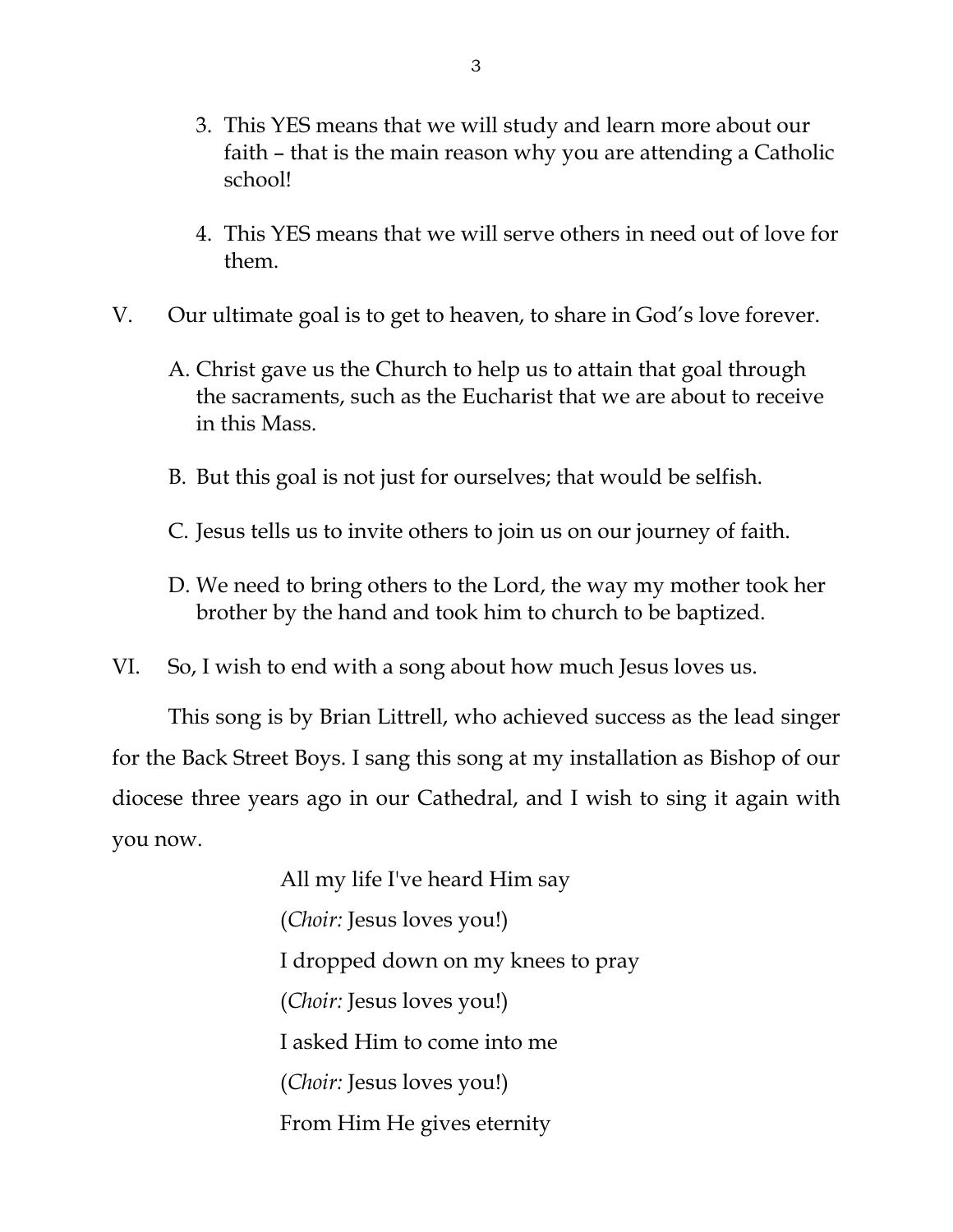(*Choir:* Jesus loves you) Yes He does (*Choir:* Jesus loves you) Say yes He does (*Choir:* Jesus loves you) Yes He does … For the Bible tells us so

You need to look inside yourself (*Choir:* Jesus loves you!) You can't take with you all your wealth (*Choir:* Jesus loves you!) He will give to you an inner strength (*Choir:* Jesus loves you!) He walked on water but you will sink (*Choir:* Jesus loves you) Yes He does (*Choir:* Jesus loves you) Say yes He does (*Choir:* Jesus loves you) Yes He does … For the Bible tells us so